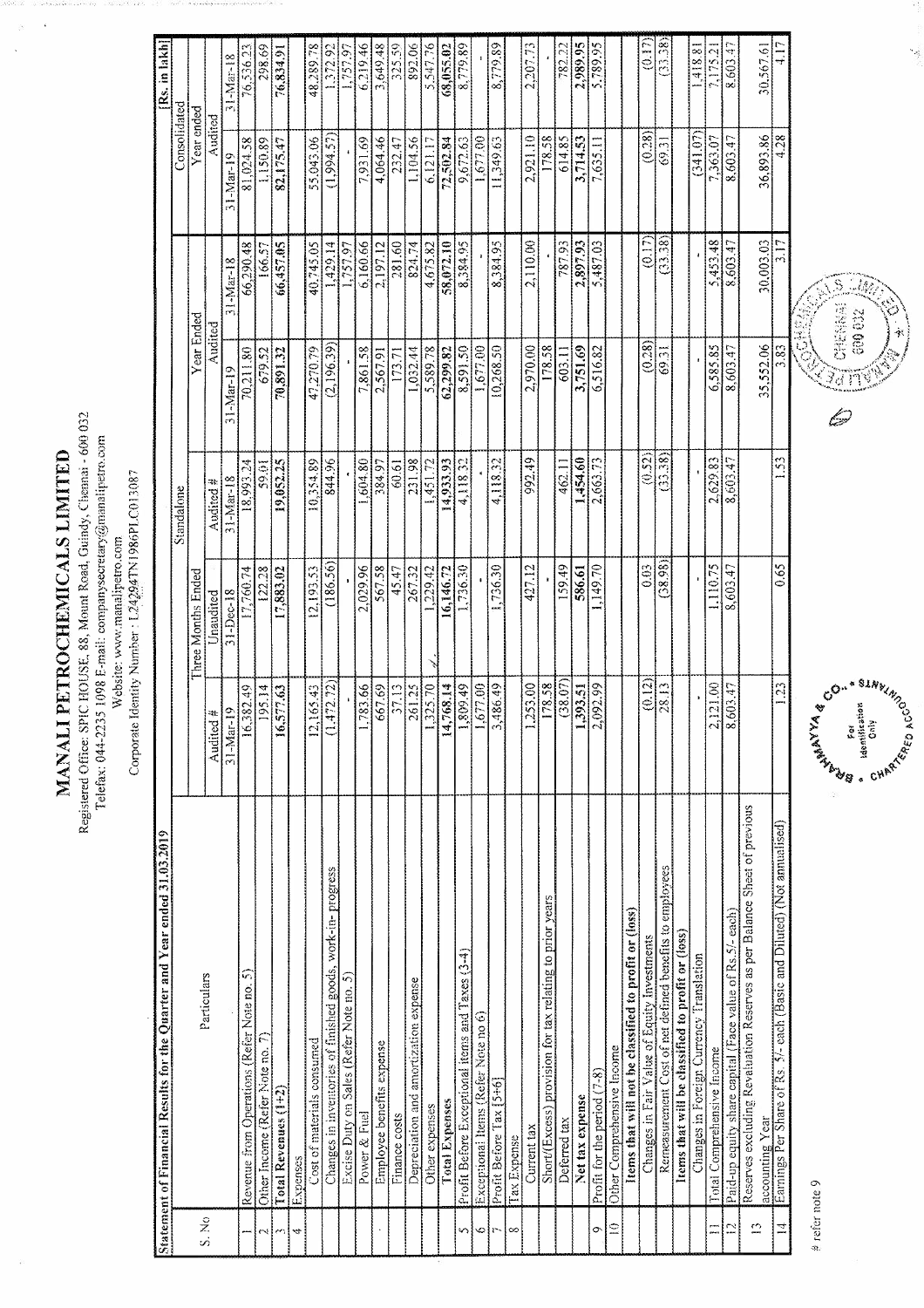1 Statement of Assets and Liabilities as at March 31, 2019

| {Rs. in lakh}                                                        |                |                |                |                |
|----------------------------------------------------------------------|----------------|----------------|----------------|----------------|
|                                                                      | Standalone     |                | Consolidated   |                |
| <b>Particulars</b>                                                   | As at          | As at          | As at          | As at          |
|                                                                      | March 31, 2019 | March 31, 2018 | March 31, 2019 | March 31, 2018 |
| <b>ASSETS</b><br>Α.                                                  |                |                |                |                |
| <b>Non Current Assets</b><br>$\lambda$                               |                |                |                |                |
| Property, Plant and Equipment<br>a)                                  | 18,283.57      | 17,124.52      | 19,716.08      | 18,586.44      |
| Goodwill on Consolidation<br>b)                                      |                |                | 8,549.59       | 8,720.48       |
| Capital work-in-progress<br>C)                                       | 634.62         | 1,221.10       | 634.62         | 1,221.10       |
| <b>Intangible Assets</b><br>d)                                       |                |                |                |                |
| <b>Financial Assets:</b><br>e)                                       |                |                |                |                |
| i) Investments                                                       | 11,043.26      | 11,044.72      | 11.08          | 12.54          |
| ii) Other Financial Assets                                           | 15.63          | 16.14          | 15.63          | 16.14          |
| <b>Other Non-Current Assets</b><br>f)                                | 2,104.23       | 2,014.97       | 2,282.82       | 2,014.97       |
| TOTAL NON-CURRENT ASSETS                                             | 32,081.31      | 31,421.45      | 31,209.82      | 30,571.67      |
| <b>Current Assets</b><br>Ш.                                          |                |                |                |                |
| Inventories<br>a)                                                    | 9,988.61       | 5,668.07       | 11,791.05      | 7,247.04       |
| b)<br><b>Financial Assets:</b>                                       |                |                |                |                |
| i) Current Investments                                               |                | 5,676.29       |                | 5,676.29       |
| ii) Trade Receivables                                                | 8,185.45       | 7,646.28       | 11,412.49      | 10,110.32      |
| iii) Cash and Cash Equivalents                                       | 4,487.65       | 164.44         | 5,431.23       | 647.46         |
| iv, Bank balances other than iii) above                              | 745.49         | 554.71         | 745.49         | 554.71         |
| v) Loans                                                             | 3,538.40       | 60.19          | 3.538.39       | 60.19          |
| vi' Other Financial Assets                                           | 65.41          | 9.34           | 65.41          | 9.34           |
| <b>Other Current Assets</b><br>C)                                    | 1,010.06       | 678.55         | 1,166.70       | 722.49         |
| <b>TOTAL CURRENT ASSETS</b>                                          | 28,021.07      | 20,457.87      | 34,150.76      | 25.027.84      |
| TOTAL ASSETS                                                         | 60,102.38      | 51,879.32      | 65,360.57      | 55,599.51      |
|                                                                      |                |                |                |                |
| B.<br><b>EQUITY AND LIABILITIES</b>                                  |                |                |                |                |
| Equity                                                               |                |                |                |                |
| Equity Share Capital<br>a)                                           | 8.603.47       | 8,603.47       | 8.603.47       | 8.603.47       |
| Other Equity<br>b)                                                   | 35,552.06      | 30,003.03      | 36,893.86      | 30,567.61      |
| <b>TOTAL-EQUITY</b>                                                  | 44, 155.53     | 38,606.50      | 45,497.33      | 39,171.08      |
| Ш<br><b>Liabilities</b>                                              |                |                |                |                |
| II. A<br><b>Non-Current Liabilities</b>                              |                |                |                |                |
| Provisions<br>a)                                                     | 227.17         | 131.68         | 227.17         | 131.68         |
| Deferred Tax Liabilities (net)<br>b)                                 | 2,016.79       | 1,413.68       | 2,095.68       | 1,407.26       |
| Other Non-Current Liabilities<br>C)                                  | 449.38         | 481.50         | 682.73         | 964.25         |
| TOTAL NON-CURRENT LIABILITIES<br>v.                                  | 2,693.34       | 2,026.86       | 3,005.57       | 2,503.20       |
| II. B<br><b>Current Liabilities</b>                                  |                |                |                |                |
| <b>Financial Liabilities</b><br>a)                                   |                |                |                |                |
| i) Borrowings                                                        | 1,437.53       | 1,711.91       | 3,381.61       | 2,307.14       |
| ii) Trade Payables                                                   |                |                |                |                |
| 1. Total outstanding dues of Micro Enterprises and Small Enterprises | 10.98          | 43.87          | 10.98          | 33.03          |
|                                                                      |                |                |                |                |
| 2. Total outstanding dues of creditors other than Micro Enterprises  |                |                |                |                |
| and Small Enterprises                                                | 7,853.26       | 4,475.87       | 9,320.87       | 6,422.57       |
| iii) Other Financial Liabilities                                     | 417.97         | 420.29         | 417.97         | 420.29         |
| Provisions<br>b)                                                     | 1,600.19       | 1,616.61       | 1.600.36       | 1,616.64       |
| Current Tax Liabilities (Net)<br>$\mathsf{C}$                        |                |                |                |                |
| Other Current Liabilities<br>d)                                      | 1,933.58       | 2,977.41       | 2,125.89       | 3,125.57       |
| <b>TOTAL CURRENT LIABILITIES</b>                                     | 13,253.51      | 11,245.96      | 16,857.68      | 13,925.25      |
| <b>TOTAL LIABILITIES</b>                                             | 15,946.85      | 13,272.82      | 19,863.25      | 16,428.43      |
| <b>TOTAL EQUITY AND LIABILITIES</b>                                  | 60,102.38      | 51,879.32      | 65,360.58      | 55,599.51      |



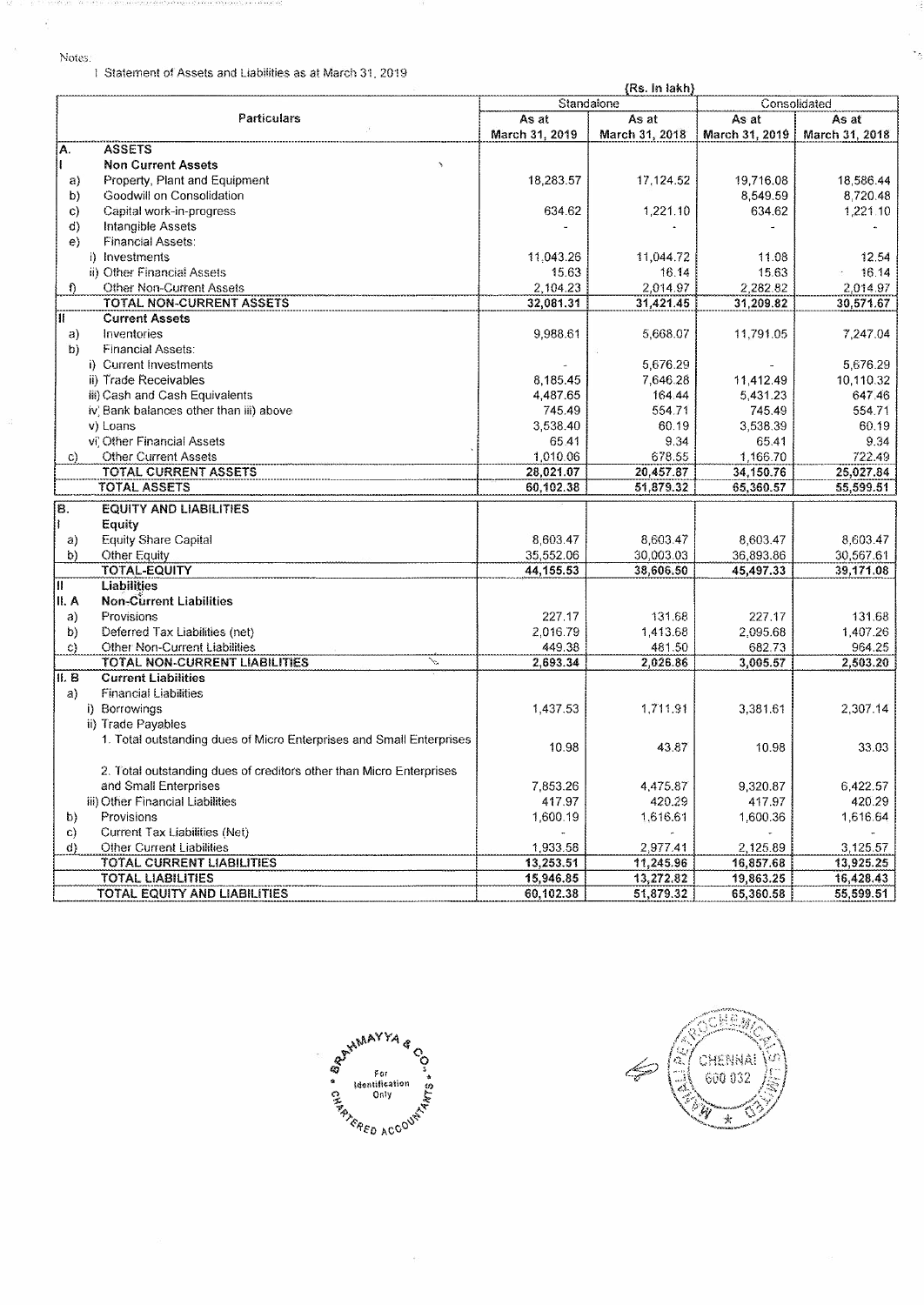| Õ<br>4<br>S.<br>$\infty$ | Company with Govt. of Tamilnadu, which is under process. The Management is confident of renewal of the isase as the land has been put to use for the purpose for which it has been allotted and<br>17,19,99,229 equity shares of Rs. 5/- each for the Financial Year 2018-19, subject to approval of Members at the<br>The period of lease relating to the leasehold land on which one of the manufacturing unity is operating expired on June 30, 2017 for which requests for renewal have been filed by the<br>hence no adjustments for impact of non-renewal, (which however are unascertainable at this point in time), are deemed necessary in the Financial Results<br>The Board of Directors has recommended a dividend of Re. 0.75 (15%) per share on<br>Annual General Meeting                                                 |
|--------------------------|-----------------------------------------------------------------------------------------------------------------------------------------------------------------------------------------------------------------------------------------------------------------------------------------------------------------------------------------------------------------------------------------------------------------------------------------------------------------------------------------------------------------------------------------------------------------------------------------------------------------------------------------------------------------------------------------------------------------------------------------------------------------------------------------------------------------------------------------|
|                          |                                                                                                                                                                                                                                                                                                                                                                                                                                                                                                                                                                                                                                                                                                                                                                                                                                         |
|                          |                                                                                                                                                                                                                                                                                                                                                                                                                                                                                                                                                                                                                                                                                                                                                                                                                                         |
|                          | Consequent to the introduction of Goods and Service Tax (GST) w.e.f 01.07.2017, revenue from operations are disclosed net of GST. However fill 30.06.2017, Excise Duty recovered from Sale of<br>Excisable Goods was included in Revenue from Operations, Excise Duty remitted was included in expenditure and difference between excise duty on opening and closing inventories was included in<br>Other Expenses. Hence, Revenue from Operations and Excise Duty remitted are not comparable with earlier period figures                                                                                                                                                                                                                                                                                                              |
|                          | details. As a matter of abundant caution, provision was made in the FY 2014-15 for this claim. Thus the demand received during the well as received during the earlier year as stated above<br>During the year the Company received a letter from Thasildhar, Tinuvottiyur, demanding payment of Rs. 19,836 lakh as arrears of lease rent upto 2016 relating to land leased out to Plant II. No details<br>have been provided for the claim in the said letter. During the FY 2013-14, the Company had received a similar claim for Rs. 1,677 lakh as lease arrears upto Fasil 1423 (June 30, 2013) without any<br>claims, the Company has sought details for the same, which have not so far been provided by the Thasildhar.<br>did not contain the basis on which the claims were raised. While disputing the above<br>Tiruvottiyur. |
|                          | In this regard, the Company has received legal advise that the amounts claimed through the said two notices are misconceived in as much as the demand for alleged arrears of lease rent appears to<br>be baseless, unsubstantiated, erroneous and so is arbitrary and not tenable. Accordingly, taking into account the arbitrariness involved. It is viewed that the said claims are devoid of any merits and<br>so need not be reckoned as any obligation on the Company. The Company would decide on further action in the matter once the details are received.                                                                                                                                                                                                                                                                     |
|                          | Notwithstanding the above claims, the Company continues to make payment of the lease rent at contracted rates as per the agreement entered into with the Government and payments have been<br>Thasildhar. In light of this and also that the latter demand covers the period mentioned in the demand received in<br>necessary and hence the same has been reversed as shown under Exceptional Items. However the Company<br>continues to provide for differential leaser ent based on the contract terms for the fixation of lease rent and in terms of the extant Government guidelines for such lands.<br>FY 2013-14, the earlier provision of Rs. 1,677 lakh made in FY 2014-15 is no longer<br>made upto 30th June 2020 which have been received, accepted and realized by the                                                      |
| Ľ                        | Other income includes a sum of Rs. 161 lakh received during the FY 2018-19 (FY 2017-18 Rs. 125 lakh) towards insurance claim for damages due to cyclone in December 2016                                                                                                                                                                                                                                                                                                                                                                                                                                                                                                                                                                                                                                                                |
| ç<br>ထ တ                 | annual figures in respect of the full financial year and the published year-to-date figures up to the third quarter of<br>Manufacture of petrochemicals is the only operating segment as defined in Ind AS 108: Operating Segments<br>The figures of quarters ended 31st March are the balancing figures between audited<br>Previous period / year figures have been regrouped, wherever necessary<br>the respective financial years.                                                                                                                                                                                                                                                                                                                                                                                                   |
|                          | For Manali Petrochemicals Limited<br>しろうご                                                                                                                                                                                                                                                                                                                                                                                                                                                                                                                                                                                                                                                                                                                                                                                               |
| Place: Chermai<br>Date:  | $\mathbb{S}$<br>Ĺ.<br>CHENNA!<br>680 032<br>Muthukrishnan Ravi<br><b>Managing Director</b><br>CO. * SINVING<br>For<br>Idontification<br>Only<br>v<br>CHART ACCO<br>R K X X X X X X X X X X X<br>May 20, 2019                                                                                                                                                                                                                                                                                                                                                                                                                                                                                                                                                                                                                            |

 $\overline{\phantom{a}}$ 

 $\sigma_{\rm s}$ 

 $\ldots$ 

 $\tilde{E}^{\mu}_{\nu}$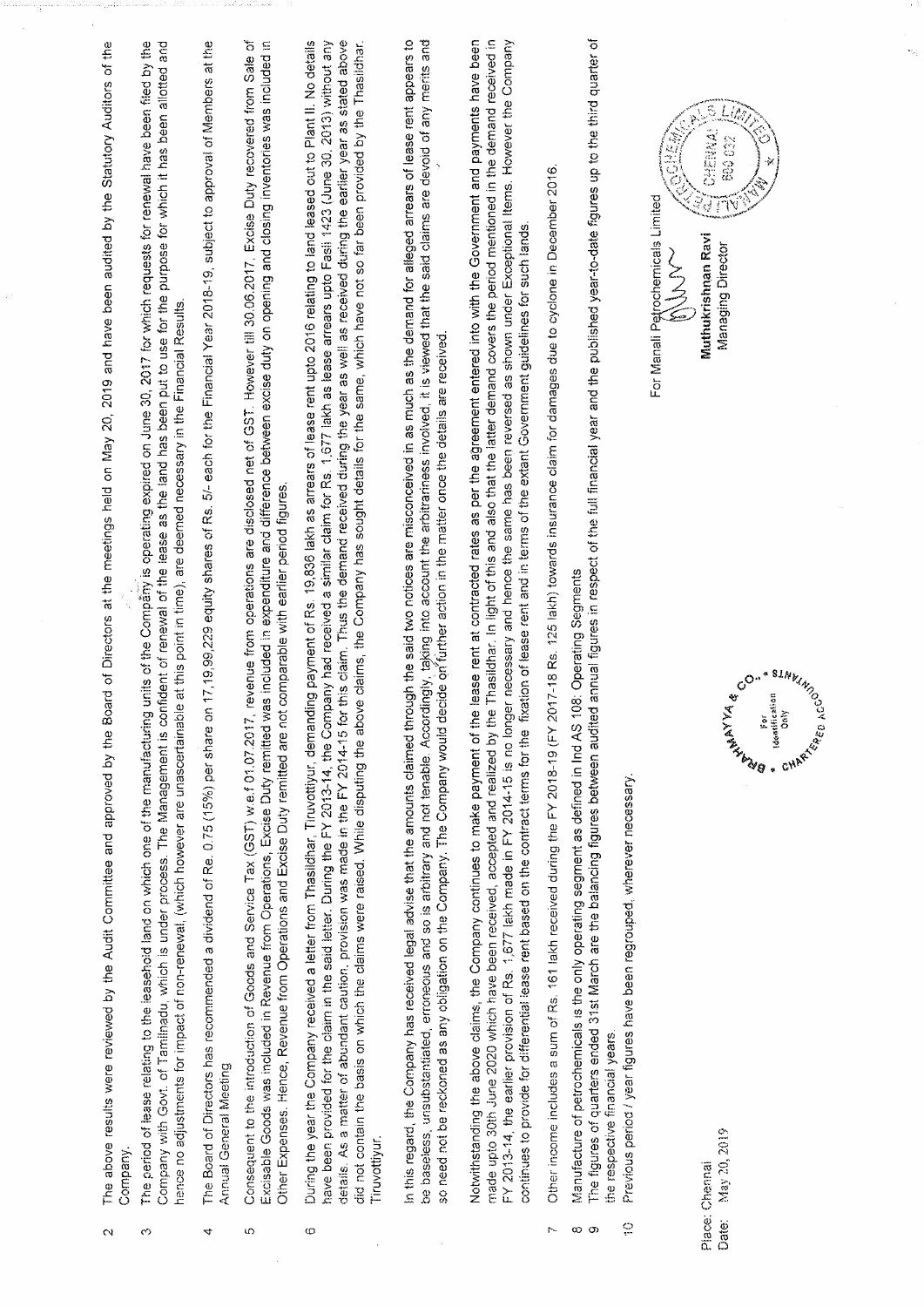

Auditors' Report on Quarterly and Year to date Standalone Financial Results of Manali Petrochemicals Limited pursuant to the regulation 33 of the SEBI {Listing Obligations and Disclosure Requirements) Regulations, 2015

To Board of Directors, The Manali Petrochemicals Limited Chennai.

--------------------------------

1. We have Audited the accompanying Standalone Financial Results of Manali **Petrochemicals Limited** ("the Company") for the quarter ended  $31<sup>st</sup>$  March, 2019 and the year to date results for the period from  $01<sup>st</sup>$  April, 2018 to  $31<sup>st</sup>$  March 2019 ("the statement"), attached herewith, being submitted by the Company pursuant to the requirement of Regulation 33 of the SEBI (Listing Obligations and Disclosure Requirements) Regulations, 2015. Attention is drawn to the fact that the figures for the quarter ended  $31<sup>st</sup>$  March, 2019 and the corresponding quarter ended in the previous year as reported in the standalone financial results are the balancing figures between audited figures in respect of the full financial year and the published year to date figures up to the end of the third quarter of the current and previous financial years respectively. Also, the figures up to the end of the third quarter of the respective financial years had only been reviewed and not subjected to an audit.

These quarterly standalone financial results as well as the year to date standalone financial results have been prepared on the basis of the reviewed standalone financials results up to the end of the third quarter and audited annual standalone financial statements, which are the responsibility of the company's management. Our responsibility is to express an opinion on these financial results based on our audit of such standalone financial statements, which have been prepared in accordance with the recognition and measurement principles laid down in the Companies Indian Accounting Standards (Ind AS), prescribed under section 133 of the companies Act, 2013 read with relevant rules issued there under and other accounting principles generally accepted in India and in compliance with Regulation 33 of the Listing Regulations.

2. We conducted our audit in accordance with the auditing standards generally accepted in India. Those standards require that we plan and perform the audit to obtain reasonable assurance about whether the financial results are free of material misstatements. An audit includes examining, on a test basis, evidence supporting the amounts disclosed as financial results. An audit also includes assessing the accounting principles used and



48, Masilamani Road, Balaji Naqar, Royapettah, Chennai - 600 014. India.

 $\acute{i}$ 1- 044 - 2813 1128 / 38 / 48  $\,$  F : +91- 044 - 2813 1158 E : mail@brahmayya.com | www.brahmayya.com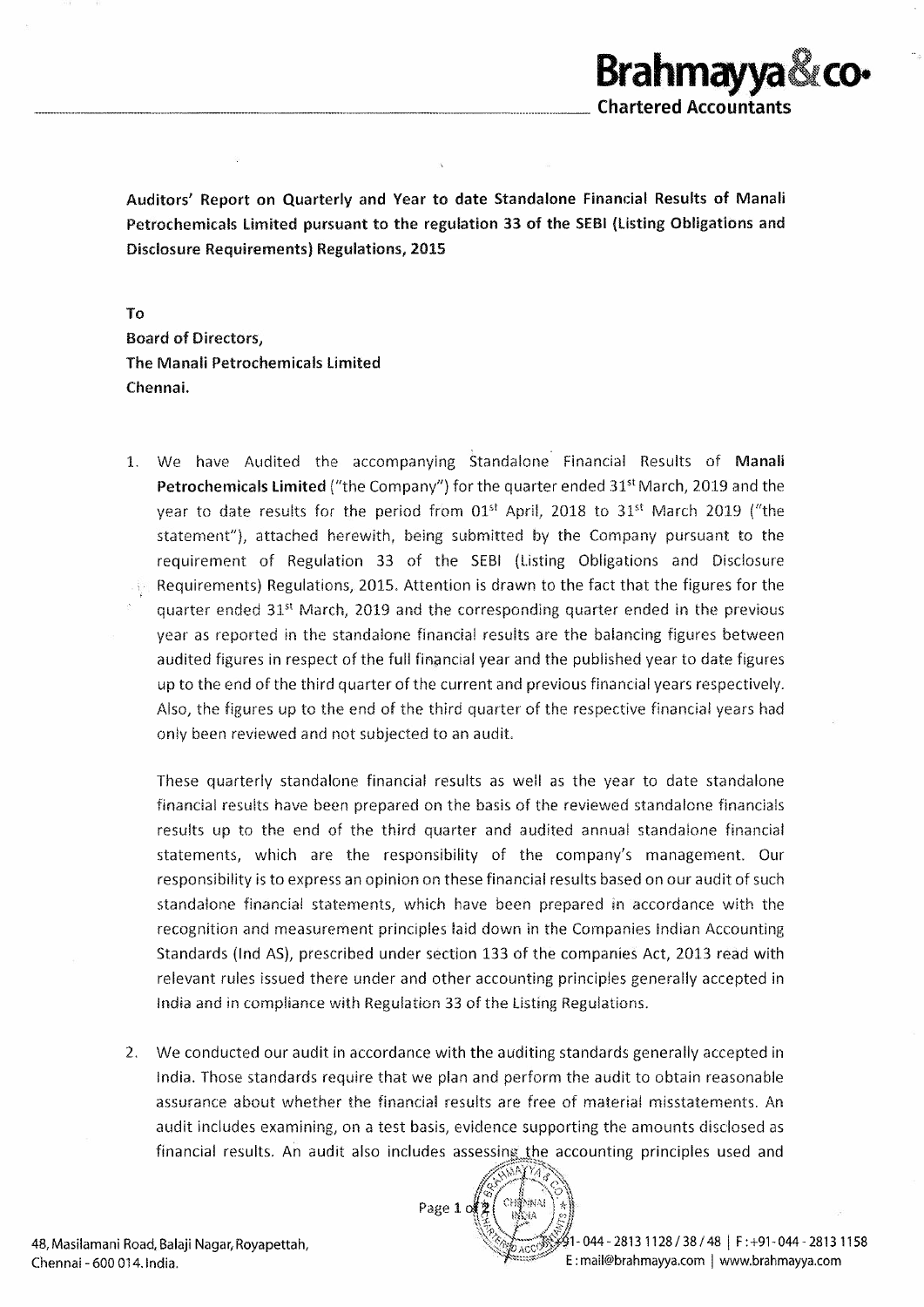significant estimates made by management. We believe that our audit provides a reasonable basis for our opinion.

- 3. Based on our audit conducted as above, in our opinion and to the best of our information and according to the explanations given to us, these quarterly standalone financial results as well as the year to date results:
	- (a} Are presented in accordance with the requirements of regulation 33 of the SEBI (Listing Obligations and Disclosure Requirements) Regulations, 2015; and
	- (b) Give a true and fair view of the financial performance including other comprehensive income and other financial information for the quarter ended  $31^{st}$  March, 2019 as well as the year to date results from 01<sup>st</sup> April, 2018 to 31<sup>st</sup> March, 2019.
- 4. Without qualifying our report, attention is invited to
	- $\sqrt{2}$  Note No.3 to the financial results, explaining the period of lease relating to the leasehold land on which one of the manufacturing units of the Company is operating has since expired for which requests for renewal have been filed by the Company with Govt. of Tamil Nadu, (the Lessor) and the decision for extension of lease is awaited. Pending this, no adjustments have been made in the financial results for the quarter for any potential impact of non-renewal of land lease which is unascertalnable at this point of time.

Place: Chennai Date: May 20, 2019 For Brahmayya & Co., **Chartered Accountants** Firm Registration No. 000511S

**Brahmayya** 

**co-**

**Chartered Accountants** 

N. Srí Krishna Partner

Membership No. 026575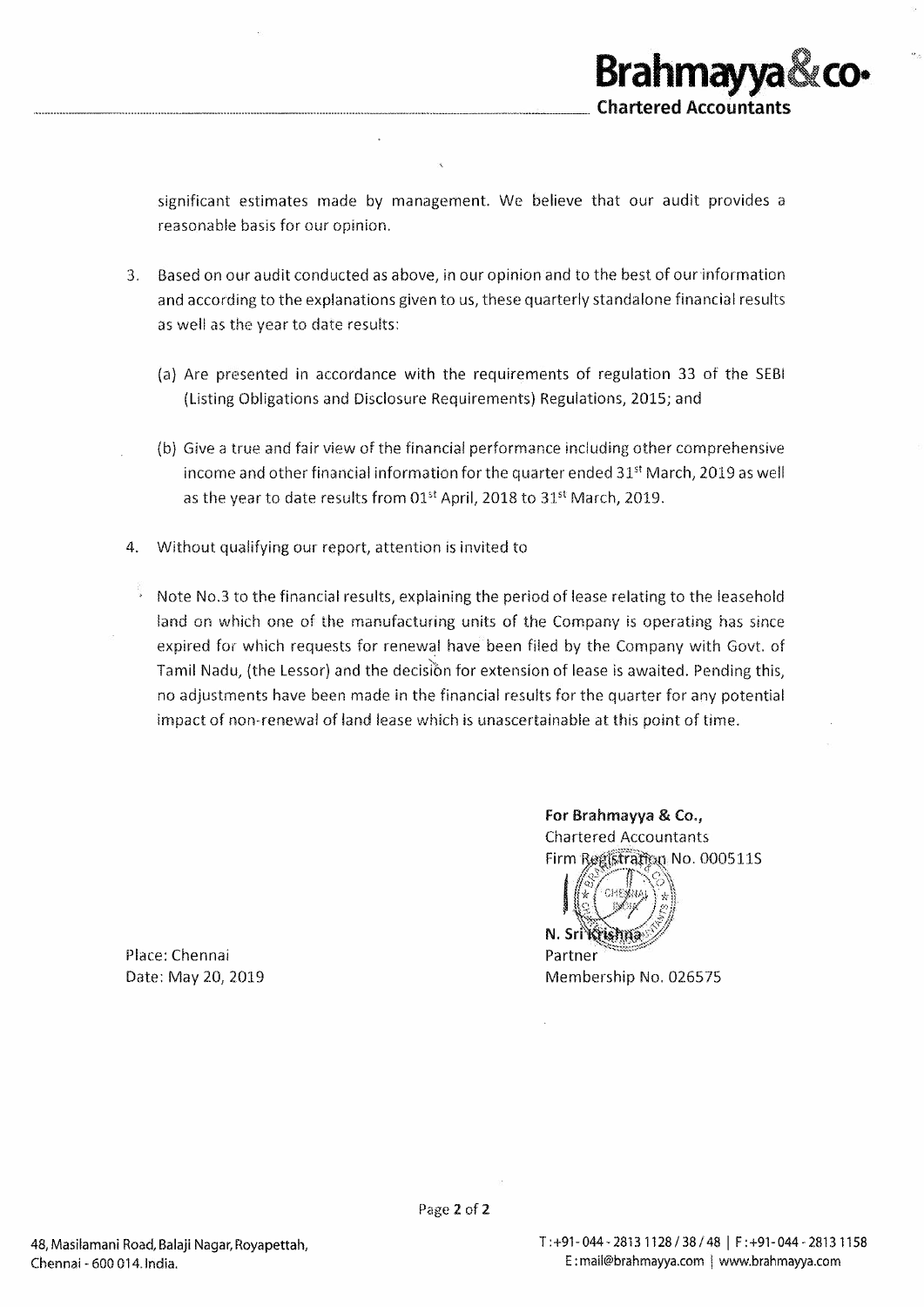Auditors' Report on Consolidated Year to date Financial Results of Manali Petrochemicals Limited pursuant to the regulation 33 of the SEBI (listing Obligations and Disclosure Requirements) Regulations, 2015

To Board of Directors, The Manali Petrochemicals limited Chennai.

- 1. We have audited the accompanying consolidated Financial Results of Manali Petrochemicals Limited ('herein after referred to as 'the Holding Company'), its subsidiaries (the holding and its subsidiaries together referred to as "the group") for the year ended 31't March, 2019 ("the statement"), attached herewith, being submitted by the Holding Company pursuant to the requirement of Regulation 33 of the SEBI (Listing Obligations and Disclosure Requirements) Regulations, 2015.
- The consolidated financial results for the year ended  $31<sup>st</sup>$  March, 2019 have been prepared on the basis of the audited annual consolidated financial statements as at and for the year ended  $31<sup>st</sup>$  March, 2019, and the relevant requirements of Regulation 33 of SEBI (Listing Obligations and disclosure Requirements) Regulations, 2015 and are the responsibility of the company's management and have been approved by the board of directors of the company. Our responsibility is to express an opinion on these consolidated financial results based on our audit of such consolidated financial statements, as at and for the year ended 31<sup>st</sup> March, 2019 which were prepared in accordance with the recognition and measurement principles laid down in Indian Accounting Standards (Ind AS), prescribed under section 133 of the companies Act, 2013 read with relevant rules issued there under and other accounting principles generally accepted in India and in compliance with Regulation 33 of the Listing Regulations.
- 2. We conducted our audit in accordance with the auditing standards generally accepted in India. Those standards require that we plan and perform the audit to obtain reasonable assurance about whether the consolidated financial results are free of material misstatements. An audit includes examinlng, on a test basis, evidence supporting the amounts disclosed as consolidated financial results. An audit also includes assessing the accounting principles used and significant estimates made by management. We believe that our audit provides a reasonable basis for our opinion.



Page 1 of 3

48, Masilamani Road, Balaji Nagar, Royapettah, Chennai - 600 014. India.

T : +91- 044 - 2813 1128 / 38 / 48 I F : +91- 044 - 2813 11 58 E: mail@brahmayya.com | www.brahmayya.com

 $\operatorname{\mathsf{Brahm}}$ ayya & co•

**Chartered Accountants**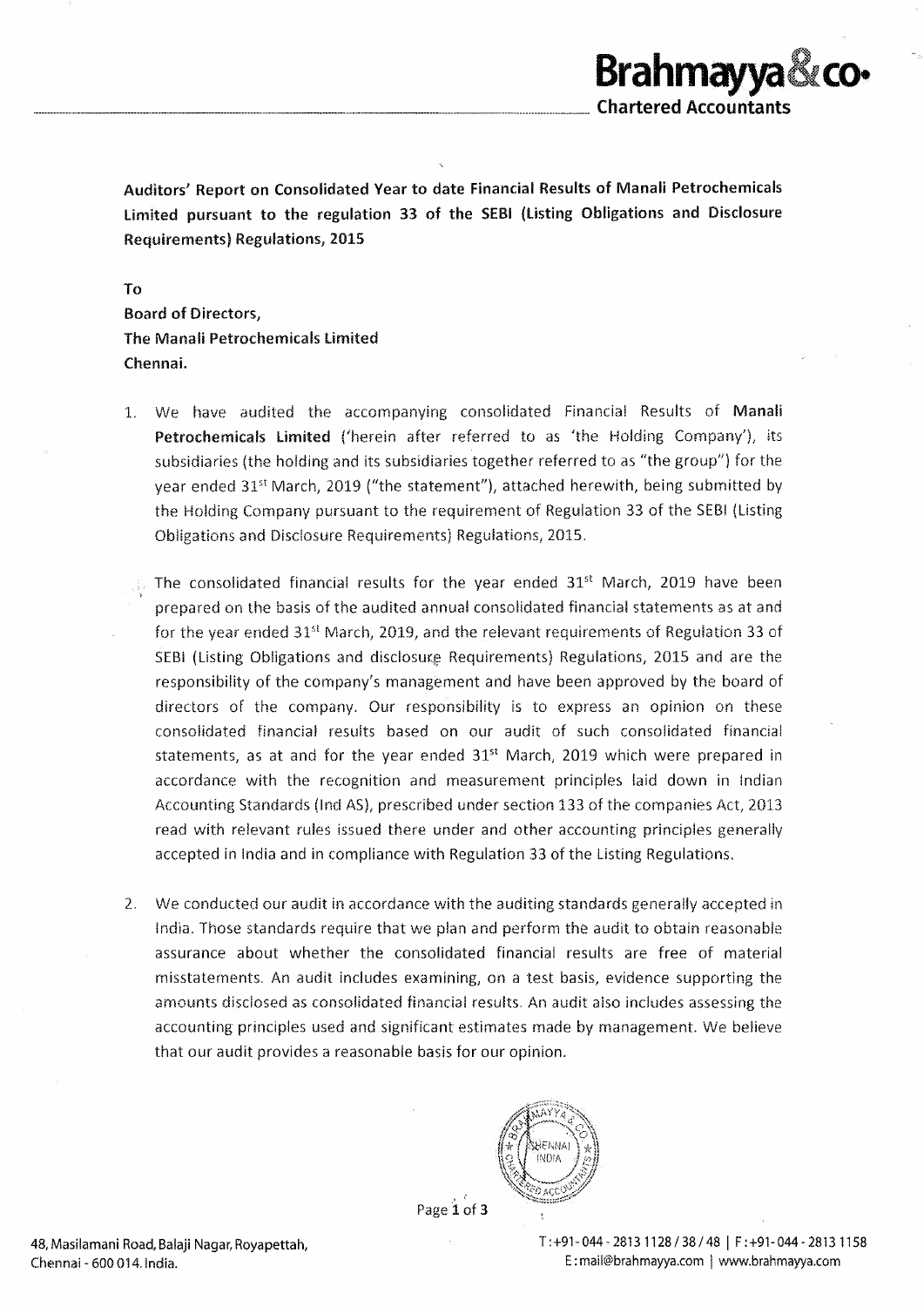- 3. Based on our audit conducted as above and based on consideration of reports of other auditors on separate financial statements of subsidiaries, in our opinion and to the best of our information and according to the explanations given to us, these consolidated financial results for the year ended 31<sup>st</sup> March 2019:
	- (a) Include the financial results of the following entities:

| Name of the Entity                                                               | Relationship                |
|----------------------------------------------------------------------------------|-----------------------------|
| AMCHEM Speciality Chemicals Private Limited, Singapore   Wholly Owned Subsidiary |                             |
| AMCHEM Speciality Chemicals UK Limited, UK                                       | - Step Down Subsidiary      |
| Notedome Limited, UK                                                             | <b>Step Down Subsidiary</b> |

- (b) Have been presented in accordance with the requirements of regulation 33 of the SEBI (Listing Obligations and Disclosure Requirements) Regulations, 2015; and
- (c) Give a true and fair view of the financial performance including other comprehensive income and other financial information for the year ended 31<sup>st</sup> March, 2019.
- Without qualifying our report, attention is invited to 4.

Note No.3 to the consolidated financial results, explaining the period of lease relating to the leasehold land on which one of the manufacturing units of the Company is operating has since expired for which requests for renewal have been filed by the Company with Govt. of Tamil Nadu, (the Lessor) and the decision for extension of lease is awaited. Pending this, no adjustments have been made in the financial results for the quarter for any potential impact of non-renewal of land lease which is unascertainable at this point of time.

## **Other Matters:**

5. We did not audit the financial statements and other financial information of three overseas subsidiaries included in the consolidated financial results, whose financial statements reflect total assets of Rs 31,852 Lakhs and net assets of Rs. 26,250 Lakhs as at 31<sup>st</sup> March, 2019, total revenues (including other income) of Rs. 12,340 Lakhs, net cash flows of Rs. 1,697 Lakhs and net profit of Rs. 1,443 Lakhs for the year ended on that date as considered in the consolidated financial results. The financial statements and other financial information of these subsidiaries have been audited by



Page 2 of 3